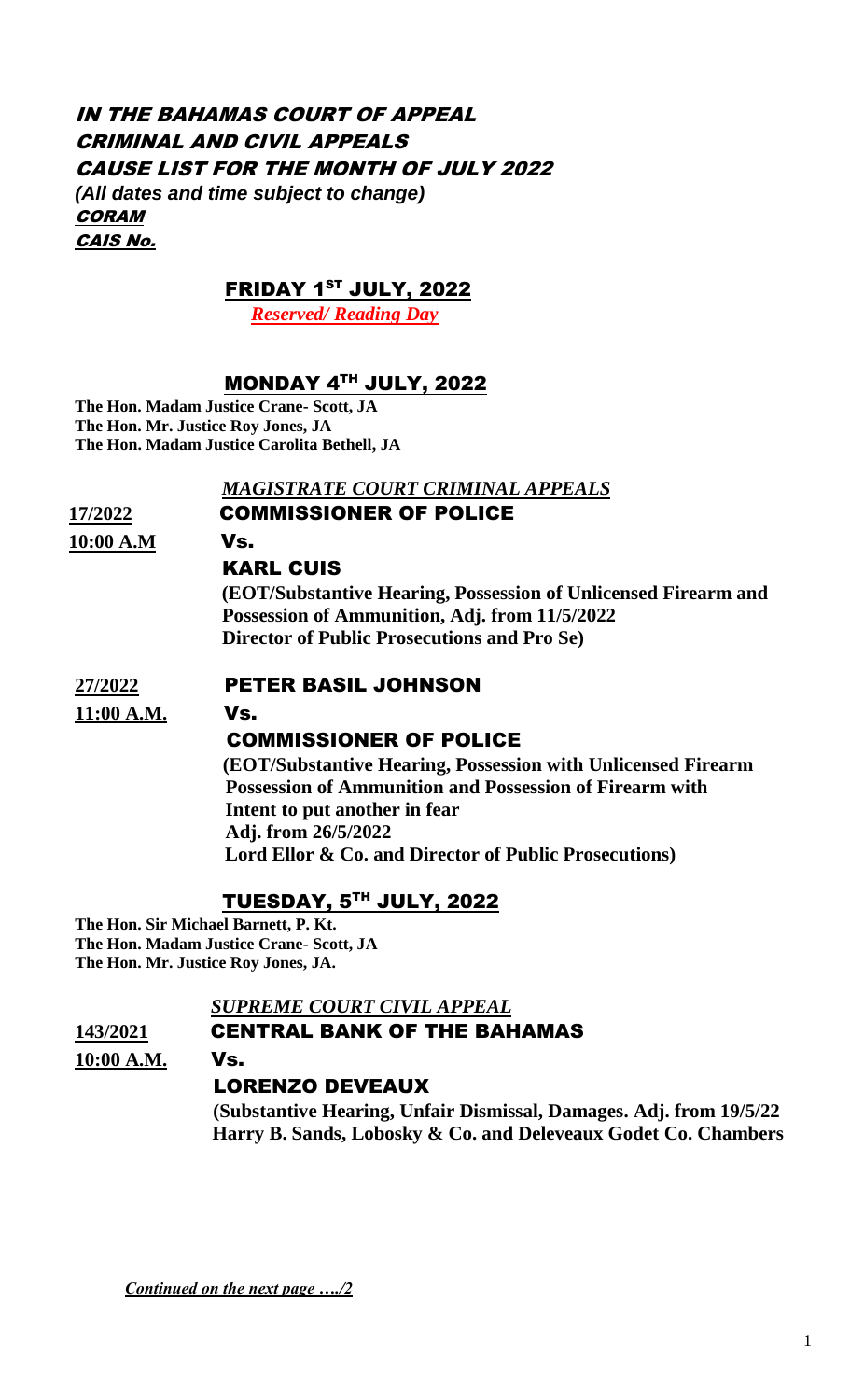**The Hon. Mr. Justice Jon Isaacs, JA. The Hon. Madam Justice Crane- Scott, JA The Hon. Mr. Justice Roy Jones, JA.**

#### *SUPREME COURT CIVIL APPEAL*

# **297/2016** DONZEL HENRY PRATT **11:00 A.M** AND FINANCE CORPORATION OF THE BAHAMAS LTD.

 **Application to Vacant Possession Wilver W. Deleveaux & Co. and Higgs & Johnson)** 

#### WEDNESDAY, 6 TH JULY, 2022

**The Hon. Sir Michael Barnett, P. Kt. The Hon. Madam Justice Crane- Scott, JA The Hon. Mr. Justice Roy Jones, JA**

#### *SUPREME COURT CRIMINAL APPEAL*

**47/2022** SPENCER HOULBERT

#### **10:00 A.M.** Vs.DIRECTOR OF PUBLIC PROSECUTIONS

 **(EOT/Substantive Hearing, Armed Robbery and Kidnapping Pro Se and Director of Public Prosecutions)**

 *INDUSTRIAL TRIBUNAL APPEAL* 

#### **131/2021** WESTECH INTERNATIONAL SECURITY

**10:30 A.M.** Vs.

#### JASON TYNES

 **(Substantive Hearing, Overtime and Costs Bostwick & Bostwick and Pro Se)**

## THURSDAY, 7 TH JULY, 2022

**The Hon. Mr. Justice Jon Isaacs, JA. The Hon. Mr. Justice Roy Jones, JA. The Hon. Mr. Justice Milton Evans, JA.**

#### *MAGISTRATE COURT CRIMINAL APPEALS*

#### **32/2022** KEVAN SEYMOUR

**10:00 A.M.** VS.

#### COMMISSIONER OF POLICE

 **(Substantive Hearing, Possession of Dangerous Drugs Adj. from 1/6/2022 BRF Chambers and Director of Public Prosecutions)**

# **60/2022** SUZETTE SMITH

#### **10:00 A.M.** VS.

# COMMISSIONER OF POLICE

 **(EOT/Substantive Hearing, Possession of Dangerous Drugs Adj. from 1/6/2022 Phillip H. A. Hilton Chambers and Director of Public Prosecutions)**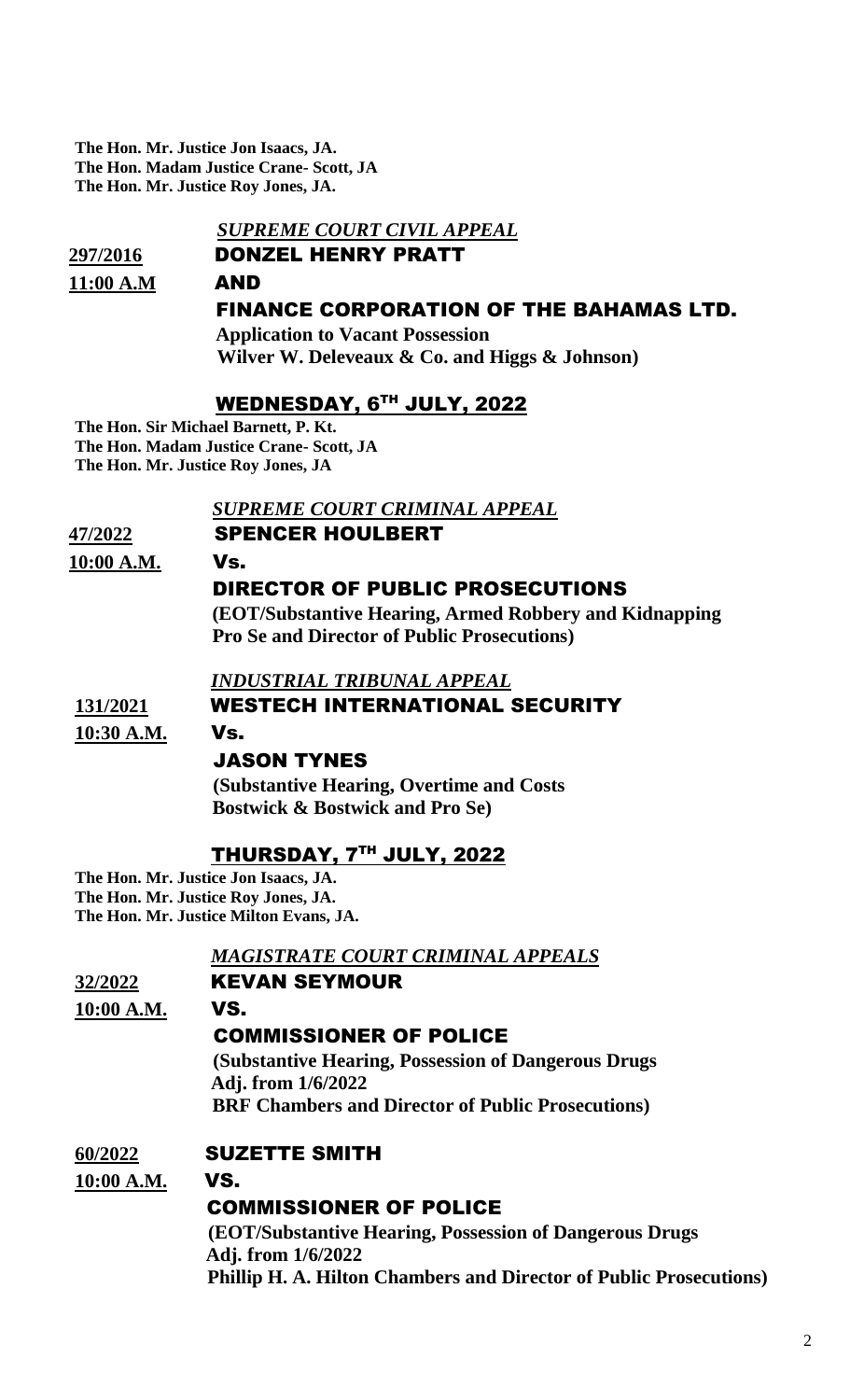#### FRIDAY, 8 TH JULY, 2022

 *Reserved/ Reading Day*

## MONDAY, 11 TH JULY, 2022

 *Independence Day* 

## TUESDAY, 12TH JULY, 2022

**The Hon. Mr. Justice Roy Jones, JA. The Hon. Mr. Justice Milton Evans, JA The Hon. Madam Justice Carolita Bethell, JA**

#### *SUPREME COURT CIVIL APPEALS*

# **139/2021** JEROME KENNEDY FITZGERALD

**10:00 A.M.** AND ZARINA MARIA FITZGERALD  **(Substantive Hearing, Settlement Proposal Murrio D. Ducille & Co. and Rolle & Rolle)**

# **28/2022** CLEMENZA LTD.

**11:00 A.M.** JAMAL NIXON

#### AND

# ROYAL BAHAMAS DEFENCE FORCE ATTORNEY GENERAL OF THE BAHAMAS

 **(Substantive Hearing, Malicious Prosecution Murrio D. Ducille & Co. and Office of the Attorney General)**

#### WEDNESDAY, 13 TH JULY, 2022

**The Hon. Mr. Justice Jon Isaacs, JA The Hon. Mr. Justice Milton Evans, JA The Hon. Madam Justice Carolita Bethell, JA**

| 6/2022     | <b>SUPREME COURT CIVIL APPEAL</b>                                         |
|------------|---------------------------------------------------------------------------|
| 10:00 A.M. | <b>BRADLEY BRAITHWAITE COOPER</b>                                         |
|            | AND                                                                       |
|            | <b>CLARENCE A. RUSSELL</b>                                                |
|            | (In his capacity as Director of Immigration)                              |
|            | <b>FAUSTEEN MAJOR-SMITH</b>                                               |
|            | (In his capacity as Officer in Charge of the Carmichael Detention Center) |
|            | THE HON. KEITH RICARDO BELL                                               |
|            | (In his capacity as Minister of Immigration)                              |
|            | THE HON. RYAN PINDER                                                      |
|            | (In his capacity as Attorney General of The Bahamas)                      |
|            | DR. RAYMOND KING                                                          |
|            | (In his capacity as Commandant of the Royal Bahamas Defense Force)        |
|            | (EOT Hearing, Detention, Adj. from 28/3/2022)                             |
|            | Callenders & Co. and Office of the Attorney General)                      |

*Continued on the next page …../4*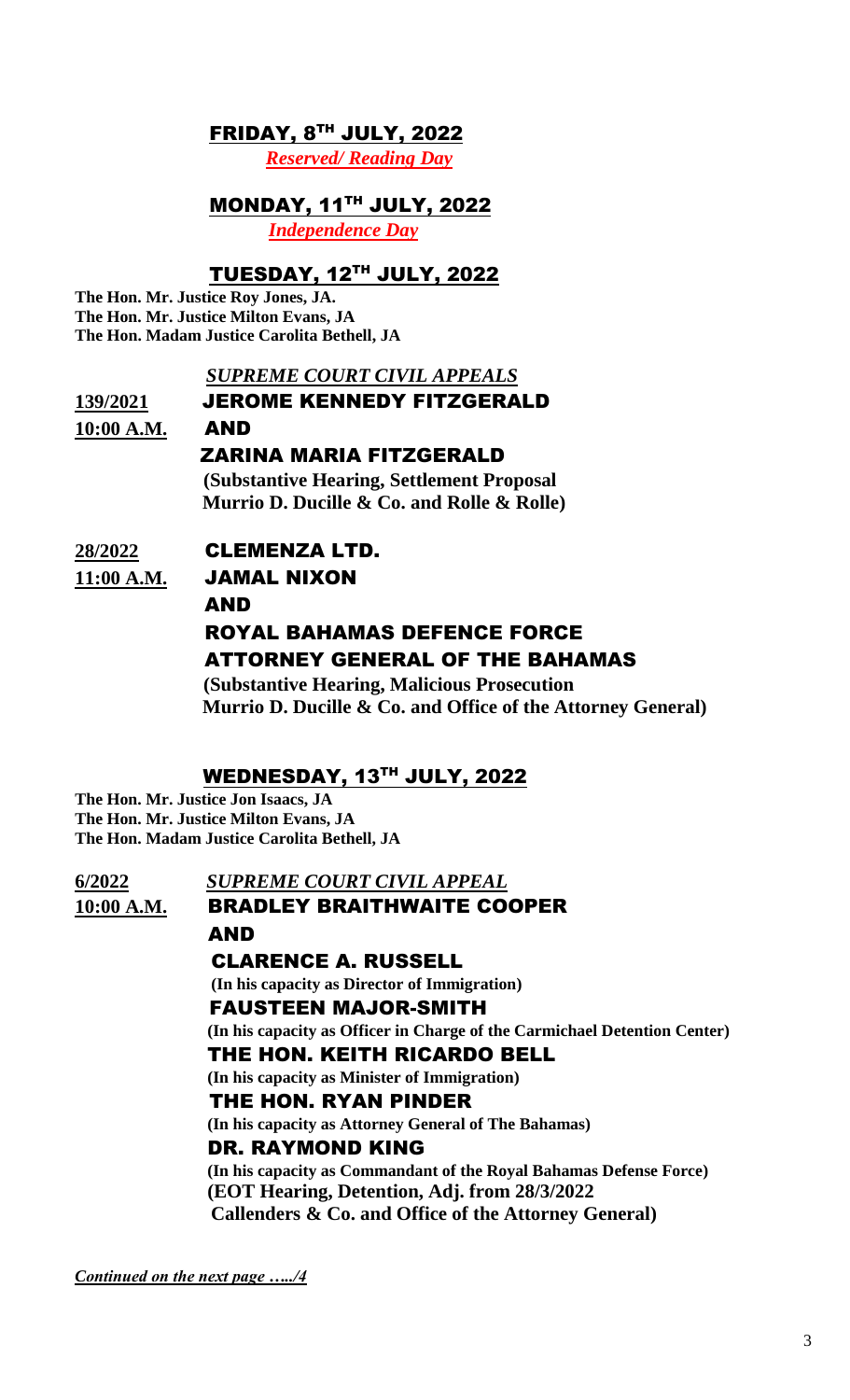**The Hon. Sir Michael Barnett, P. Kt. The Hon. Mr. Justice Milton Evans, JA. The Hon. Madam Justice Carolita Bethell, JA**

#### *SUPREME COURT CIVIL APPEAL*

**101/2020** AUDREY SHEILA FLOWERS

**11:00 A.M. (Formerly Audley Sheila Scavella)**

## AND BRIA SCAVELLA ERIN SCAVELLA GINA SCAVELLA

 **(Conditional Leave to the Privy Council Rolle & Rolle and Providence Law)** 

**The Hon. Sir Michael Barnett, P. Kt. The Hon. Mr. Justice Jon Isaacs, JA. The Hon. Madam Justice Carolita Bethell, JA**

## *SUPREME COURT CIVIL APPEAL*

#### **115/2021** BAHAMAS POWER & LIGHT CO. LTD.

**12:00 NOON** AND

# ERVIN DEAN

 **(Conditional Leave to the Privy Council Meridian Law Chambers and Pyform Farrington Chambers)**

## THURSDAY, 14TH JULY, 2022

**The Hon. Mr. Justice Jon Isaacs, JA. The Hon. Mr. Justice Roy Jones, JA. The Hon. Mr. Justice Milton Evans, JA.**

#### *MAGISTRATE COURT CRIMINAL APPEAL*

#### **16/2022** HUBERT MACKEY

**10:00 A.M.** Vs.

## COMMISSIONER OF POLICE

 **(EOT/Substantive Hearing, Possession of Unlicensed Firearm & Possession of Ammunition, Adj. 18/5/2022 Bernard Ferguson and Leziah Rolle and Director of Public Prosecutions)**

 *SUPREME COURT CRIMINAL APPEAL*

#### **123/2021** JOEL BULLARD

**11:00 A.M.** Vs.

## DIRECTOR OF PUBLIC PROSECUTIONS

 **(Substantive Hearing, Murder CML Chambers & Co. and Director of Public Prosecutions)**

## FRIDAY, 15 TH JULY, 2022

 *Reserved/ Reading Day*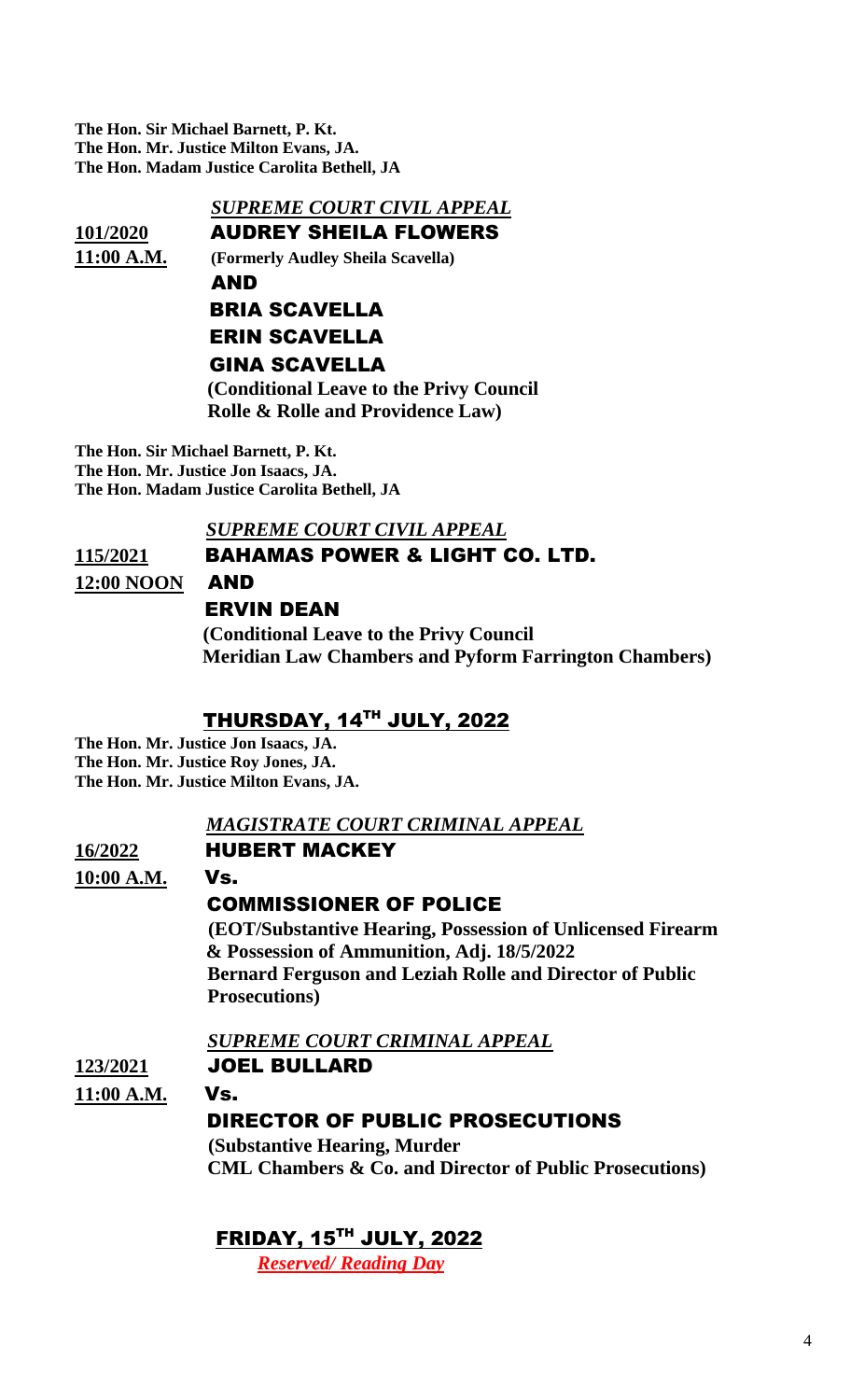## MONDAY, 18 TH JULY, 2022

**The Hon. Sir Michael Barnett, P. Kt. The Hon. Madam Justice Crane-Scott, JA The Hon. Mr. Justice Milton Evans, JA**

# *SUPREME COURT CIVIL APPEAL*  **138/2020** VIVIAN ROLLE **10:00 A.M** AND ATTORNEY GENERAL  **(Substantive Hearing, Crown Land, Crown Grant, Documentary Title and Adverse Claim, Adj. from 21/4/22 CG Chambers and Office of the Attorney General)**

 *SUPREME COURT CIVIL APPEAL* 

**69/2021** DEYVON JONES **11:00 A.M** AND

#### FML GROUP OF COMPANIES LTD.

 **(Conditional Leave Application to the Privy Council McKay Moxey & Co. and McKinney, Turner & Co.)**

# TUESAY, 19 TH JULY, 2022

**The Hon. Sir Michael Barnett, P. Kt. The Hon. Mr. Justice Roy Jones, JA. The Hon. Mr. Justice Milton Evans, JA.**

#### *MAGISTRATE COURT CRIMINAL APPEALS*

#### **80/2022** MARVIN THADOR

**10:00 A.M.** Vs.

## COMMISSIONER OF POLICE

 **(Substantive Hearing, Possession of Unlicensed Firearm & Possession of Ammunition Ian Cargill & Co. and Director of Public Prosecutions)**

#### **73/2022** JACOB DAWKINS

**11:00 A.M** Vs.

## COMMISSIONER OF POLICE

 **(EOT/Substantive Hearing, Shop breaking and Stealing Pro Se and Director of Public Prosecutions)**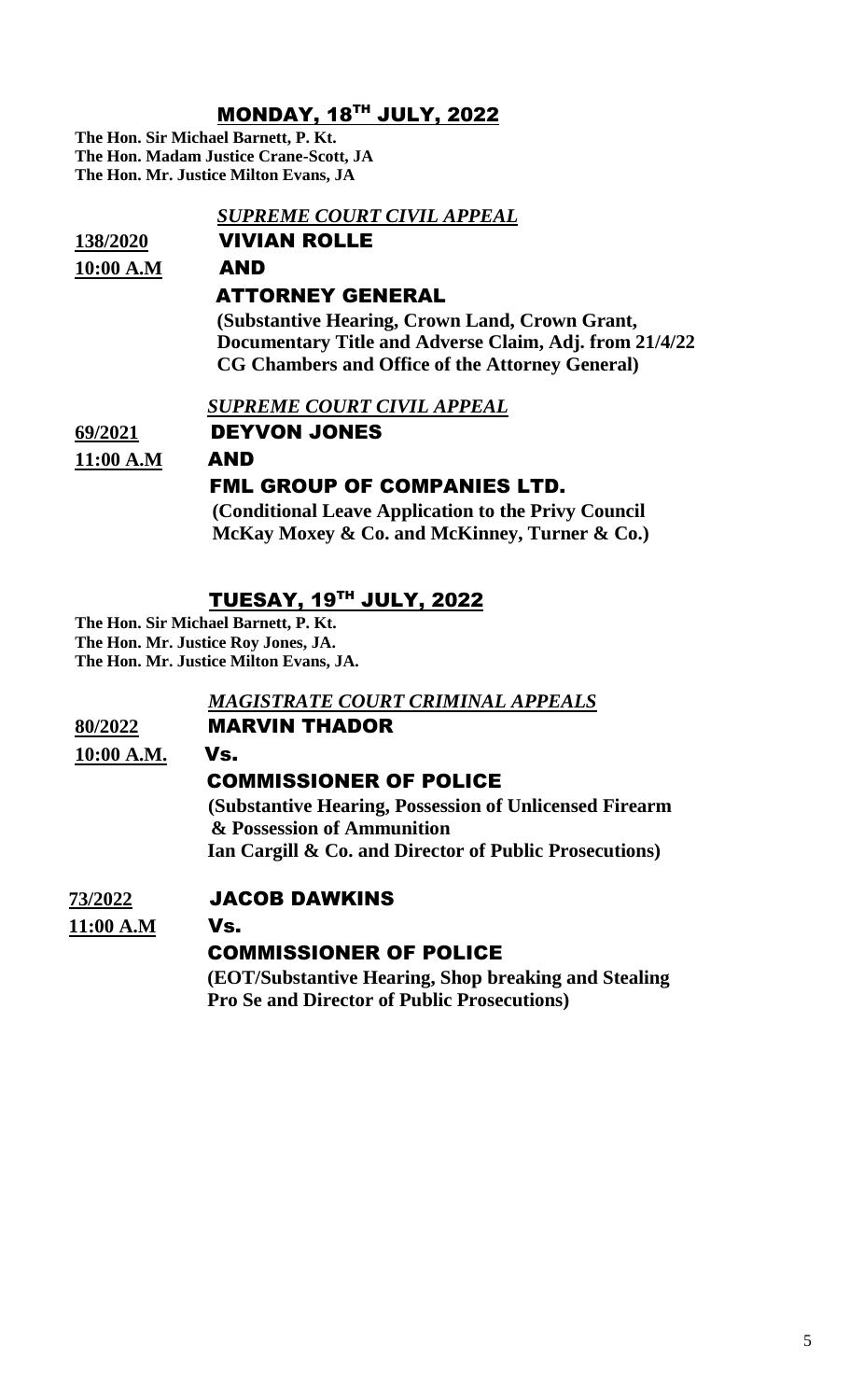## WEDNESDAY, 20 TH JULY, 2022

**The Hon. Mr. Justice Jon Isaacs, JA. The Hon. Madam Justice Crane- Scott, JA The Hon. Madam Justice Carolita Bethell, JA**

|           | MAGISTRATE COURT CRIMINAL APPEAL                             |
|-----------|--------------------------------------------------------------|
| 9/2021    | <b>VICTOR BAIN JR.</b>                                       |
| 10:00 A.M | Vs.                                                          |
|           | <b>COMMISSIONER OF POLICE</b>                                |
|           | <b>(Report of Compliance with Order)</b>                     |
|           | <b>CML Chambers and Director of Public Prosecutions)</b>     |
|           | SUPREME COURT CRIMINAL APPEALS                               |
| 145/2021  | <b>MARVIN EDGECOMBE</b>                                      |
| 11:00 A.M | Vs.                                                          |
|           | <b>DIRECTOR OF PUBLIC PROSECUTIONS</b>                       |
|           | (Substantive Hearing, Manslaughter)                          |
|           | Murrio D. Ducille & Co. and Director of Public Prosecutions) |

# THURSDAY, 21<sup>st</sup> JULY, 2022

**The Hon. Sir Michael Barnett, P. Kt. The Hon. Mr. Justice Jon Isaacs, JA The Hon. Mr. Justice Milton Evans, JA.**

|            | <b>SUPREME COURT CRIMINAL APPEALS</b>                                      |
|------------|----------------------------------------------------------------------------|
| 221/2015   | <b>FRANKY EUGENE</b>                                                       |
| 10:00 A.M. | Vs.                                                                        |
|            | DIRECTOR OF PUBLIC PROSECUTIONS                                            |
|            | (Sentence, Remand Time)                                                    |
|            | <b>Pro Se and Director of Public Prosecutions</b> )                        |
| 3/2021     | <b>STANFORD PINDER</b>                                                     |
| 10:00 A.M  | Vs.                                                                        |
|            | <b>DIRECTOR OF PUBLIC PROSECUTIONS</b>                                     |
|            | <b>(EOT/Substantive Hearing, Murder and Attempted Murder)</b>              |
|            | Adj. from 8/6/2022                                                         |
|            | <b>Office of the Public Defender and Director of Public Prosecutions</b> ) |
| 4/2021     | <b>LEROY FAWKES</b>                                                        |
| 10:00 A.M  | Vs.                                                                        |
|            | <b>DIRECTOR OF PUBLIC PROSECUTIONS</b>                                     |
|            | <b>(EOT/Substantive Hearing, Murder and Attempted Murder)</b>              |
|            | Adj. from 8/6/2022                                                         |
|            | <b>Office of the Public Defender and Director of Public Prosecutions</b> ) |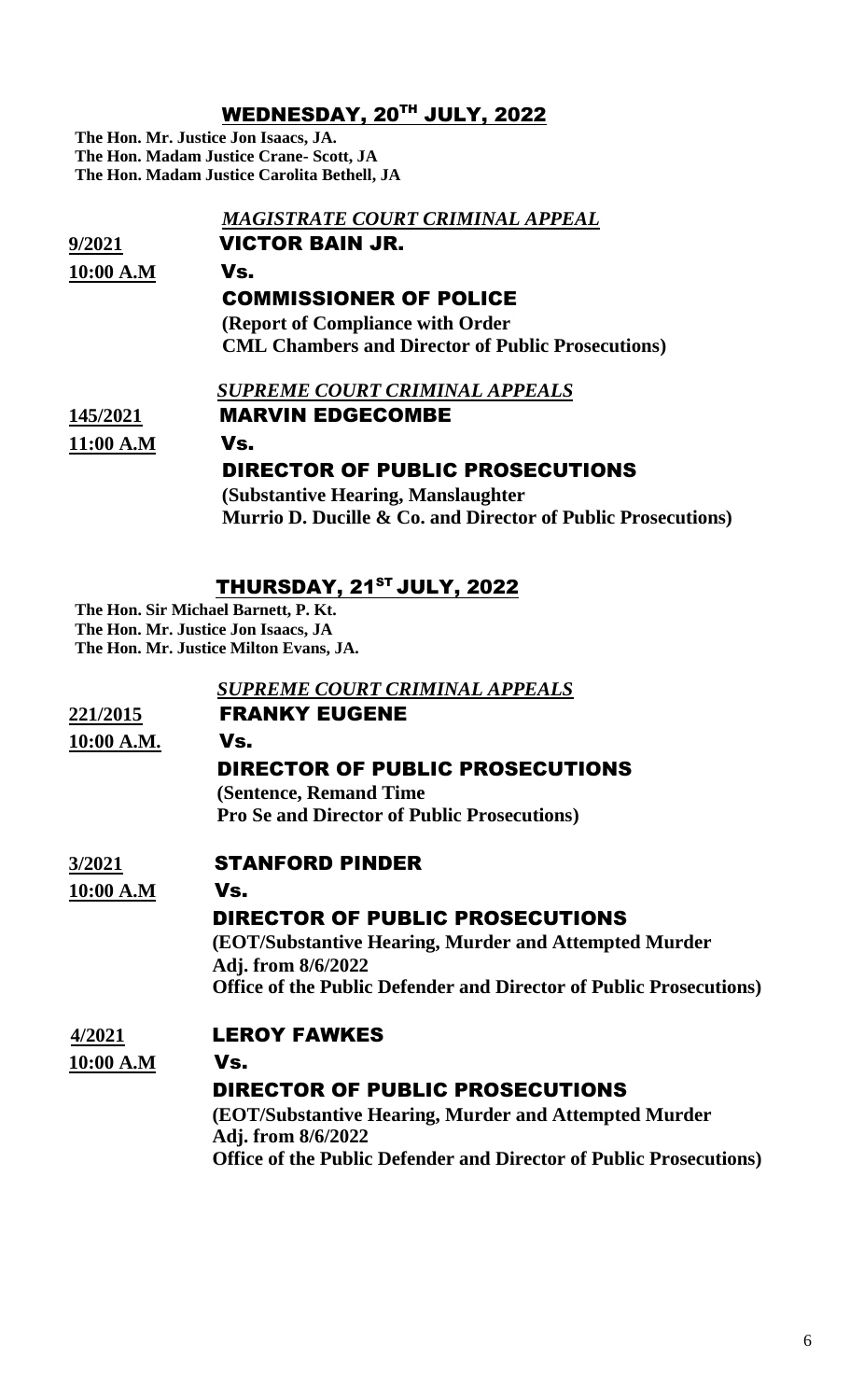#### FRIDAY, 22<sup>ND</sup> JULY, 2022

*Reserved/ Reading Day*

## MONDAY, 25 TH JULY, 2022

**The Hon. Sir Michael Barnett, P. Kt. The Hon. Mr. Justice Jon Isaacs, JA. The Hon. Mr. Justice Roy Jones, JA.**

|           | <u>MAGISTRATE COURT CRIMINAL APPEAL</u>                    |
|-----------|------------------------------------------------------------|
| 71/2022   | <b>PETER OUTTEN</b>                                        |
| 10:00 A.M | Vs.                                                        |
|           | <b>COMMISSIONER OF POLICE</b>                              |
|           | (Substantive Hearing, Possession of Unlicensed Firearm and |
|           | <b>Possession of Ammunition</b>                            |
|           | <b>CML Chambers and Director of Public Prosecutions</b> )  |
|           | <b>SUPREME COURT CRIMINAL APPEAL</b>                       |
| 50/2022   | <b>ALEX DARBOUZE</b>                                       |
| 10:30 A.M | Vs.                                                        |
|           | DIRECTOR OF PUBLIC PROSECUTIONS                            |
|           | (Sentence, Remand Time)                                    |
|           | <b>Pro Se and Director of Public Prosecutions)</b>         |
|           | SUPREME COURT CONSTITUTIONAL APPEAL                        |
| 76/2022   | <b>MARCO OLIVER</b>                                        |
| 11:00 A.M | Vs.                                                        |
|           | DIRECTOR OF PUBLIC PROSECUTIONS                            |
|           | (EOT/Substantive Hearing, Constitutional Motion            |
|           | <b>Pro Se and Director of Public Prosecutions)</b>         |
|           | TUESDAY, 26TH JULY, 2022                                   |

**The Hon. Sir Michael Barnett, P. Kt. The Hon. Madam Justice Crane-Scott, JA The Hon. Madam Justice Carolita Bethell, JA**

 *SUPREME COURT CIVIL APPEAL*  **95/2020** AMBER LOUISE MURPHY **10:00 A.M** AND HOT PANCAKES LIMITED CS&P SA ANSBACHER (BAHAMAS) LTD.  **(Substantive Hearing, Stay of Taxation Delaney Partners and Lennox Paton)**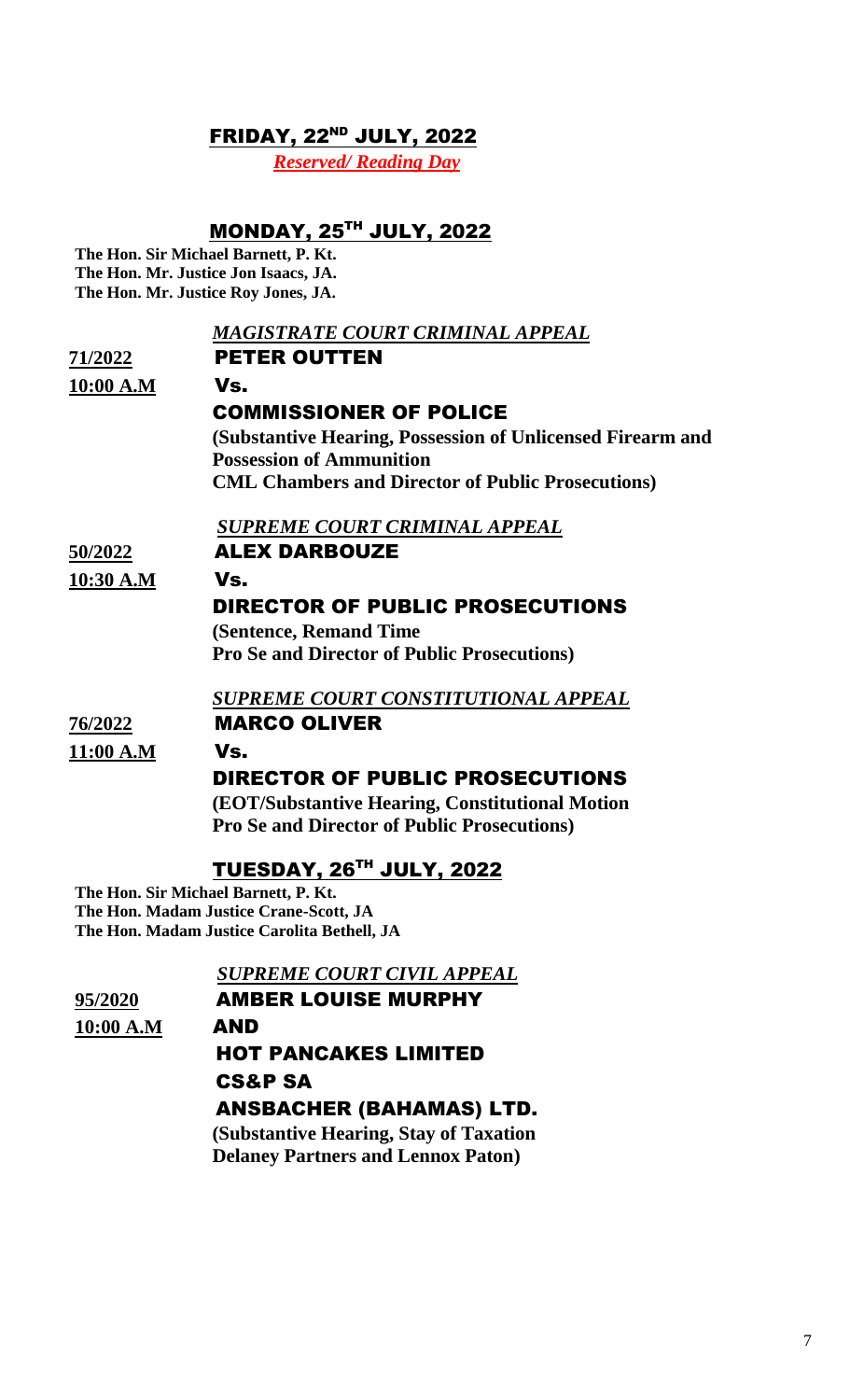## WEDNESDAY, 27TH JULY, 2022

**The Hon. Sir Michael Barnett, P. Kt. The Hon. Mr. Justice Milton Evans, JA. The Hon. Madam Justice Carolita Bethell, JA**

 *SUPREME COURT CIVIL APPEALS*  **153/2021** ALEXANDRA HENDERSON **10:00 A.M** AND YAHMAHA MOTOR MANUFACTURING CO. OF AMERICA YAMAHA MOTORS CO. LTD.  **(Substantive Hearing, Certification of Points of Law CG Chambers and Lennox Paton Chambers) 9/2022** LINCOLN BAIN **11:00 A.M** BANI SHOE WAREHOUSE CO. LTD.

 AND ZINNIA ROLLE

> **(Substantive Hearing, Forgery Claim Dulwich Law Chambers and Pyform Farrington & Co. Chambers)**

#### THURSDAY, 28 TH JULY, 2022

**The Hon. Sir Michael Barnett, P. Kt. The Hon. Mr. Justice Jon Isaacs, JA. The Hon. Madam Justice Carolita Bethell, JA**

#### *SUPREME COURT CIVIL APPEALS*

#### **75/2021** BELGRAVIA INTL. BANK & TRUST CO. LTD. **10:00 A.M** BRETTON WOODS CORPORATION

AND

# SIGMA MANAGEMENT BAHAMAS LTD. FRANK R. FORBES

 **(Substantive Hearing, Striking Out of Writ Higgs & Johnson and Baycourt Chambers, McKinney Turner & Co.)**

**The Hon. Sir Michael Barnett, P. Kt. The Hon. Mr. Justice Jon Isaacs, JA. The Hon. Madam Justice Crane-Scott, JA**

#### **156/2021** DONNA DORSETT - MAJOR

**11:00 A.M** AND

# DIRECTOR OF PUBLIC PROSECUTIONS ATTORNEY GENERAL

 **(Substantive Hearing, Contempt of Court and Costs Murrio Ducille & Co. and Office of the Attorney General)**